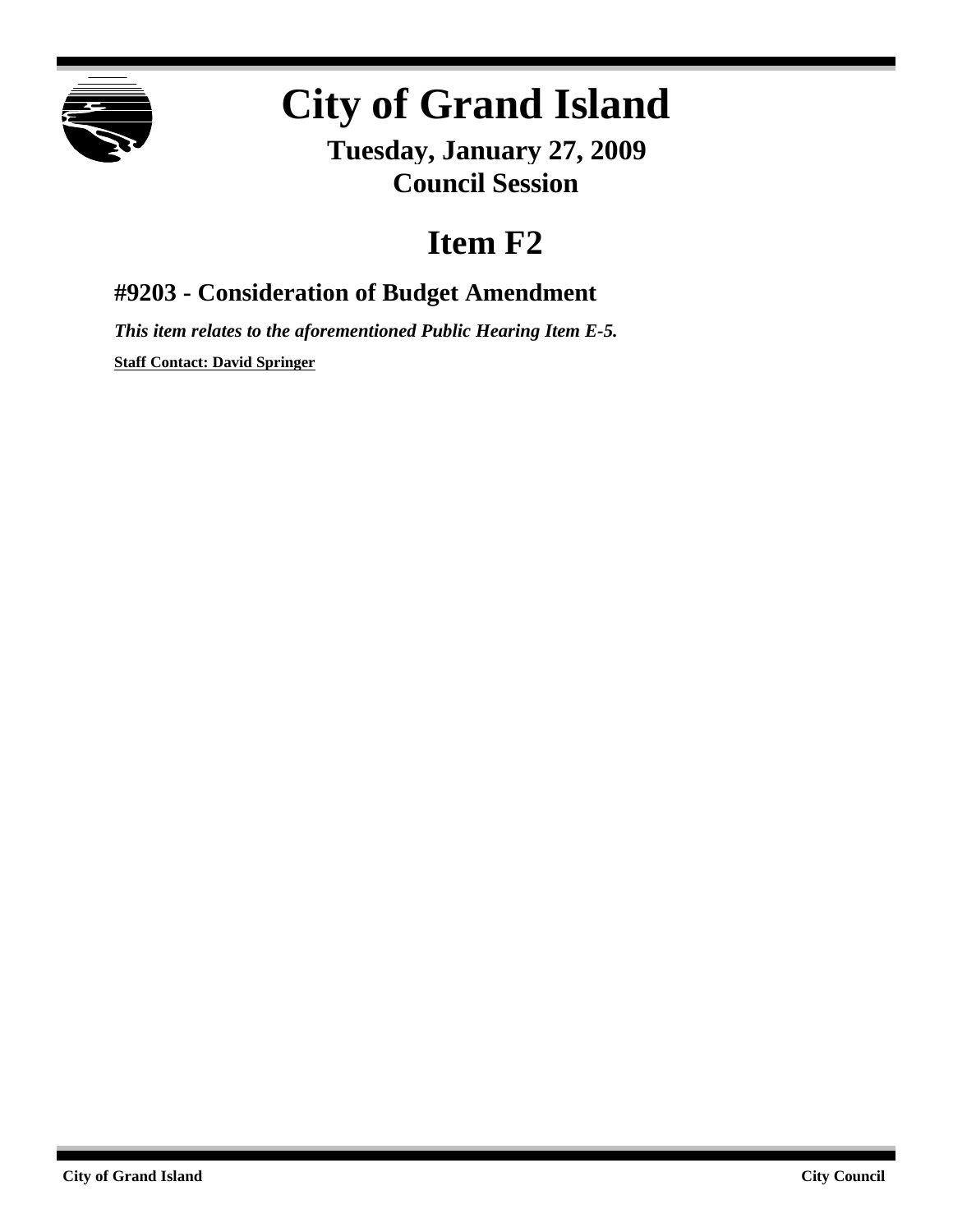## ORDINANCE NO. 9203

An ordinance to amend "The Annual Appropriation Bill" of the City of Grand Island, Nebraska, to revise the budget statement pursuant to the Nebraska Budget Act for the fiscal year commencing October 1, 2008 and ending September 1, 2009; to provide for severability; and to provide for publication and the effective date of this ordinance.

BE IT ORDAINED BY THE MAYOR AND COUNCIL OF THE CITY OF GRAND ISLAND, NEBRASKA:

SECTION 1. An amended appropriation is hereby made for the ensuing fiscal year to defray all necessary expenses and liabilities of City departments, funds, and operations. The object and purpose of the appropriation shall be to pay for any and all necessary expenses and liabilities for the following departments, funds, and operations.

| <b>Funds</b>               | <b>Total</b><br><b>Appropriation</b> | <b>Amendment</b> | <b>Revised</b><br><b>Appropriation</b> |
|----------------------------|--------------------------------------|------------------|----------------------------------------|
|                            |                                      |                  |                                        |
| General                    | 36,980,821                           | 718,994          | 37,699,815                             |
| <b>Permanent Funds</b>     |                                      | $\theta$         | $\theta$                               |
| <b>Special Revenue</b>     | 10,682,022                           | 42,195           | 10,724,217                             |
| Debt Service               | 3,599,462                            | $\Omega$         | 3,599,462                              |
| <b>Capital Projects</b>    | 4,786,697                            | 3,783,132        | 8,569,829                              |
| <b>Special Assessments</b> | 400,000                              | $\theta$         | 400,000                                |
| Enterprise                 | 88,126,953                           | 2,020,166        | 90,147,119                             |
| <b>Internal Service</b>    | 10,104,161                           | 100,040          | 10,204,201                             |
| Agency                     | 940,650                              | $\theta$         | 940,650                                |
| <b>Trust</b>               | 2,072,608                            | $\mathbf{0}$     | 2,072,608                              |
| Total appropriation        |                                      |                  |                                        |
| All Funds                  | 157,693,374                          | 6,664,527        | 164,357,901                            |

SECTION 2. The foregoing amendment is necessary and prudent to address circumstances which could not have been reasonably anticipated at the time of the enactment of

> Approved as to Form  $\overline{a}$ January 22, 2009 ¤ City Attorney